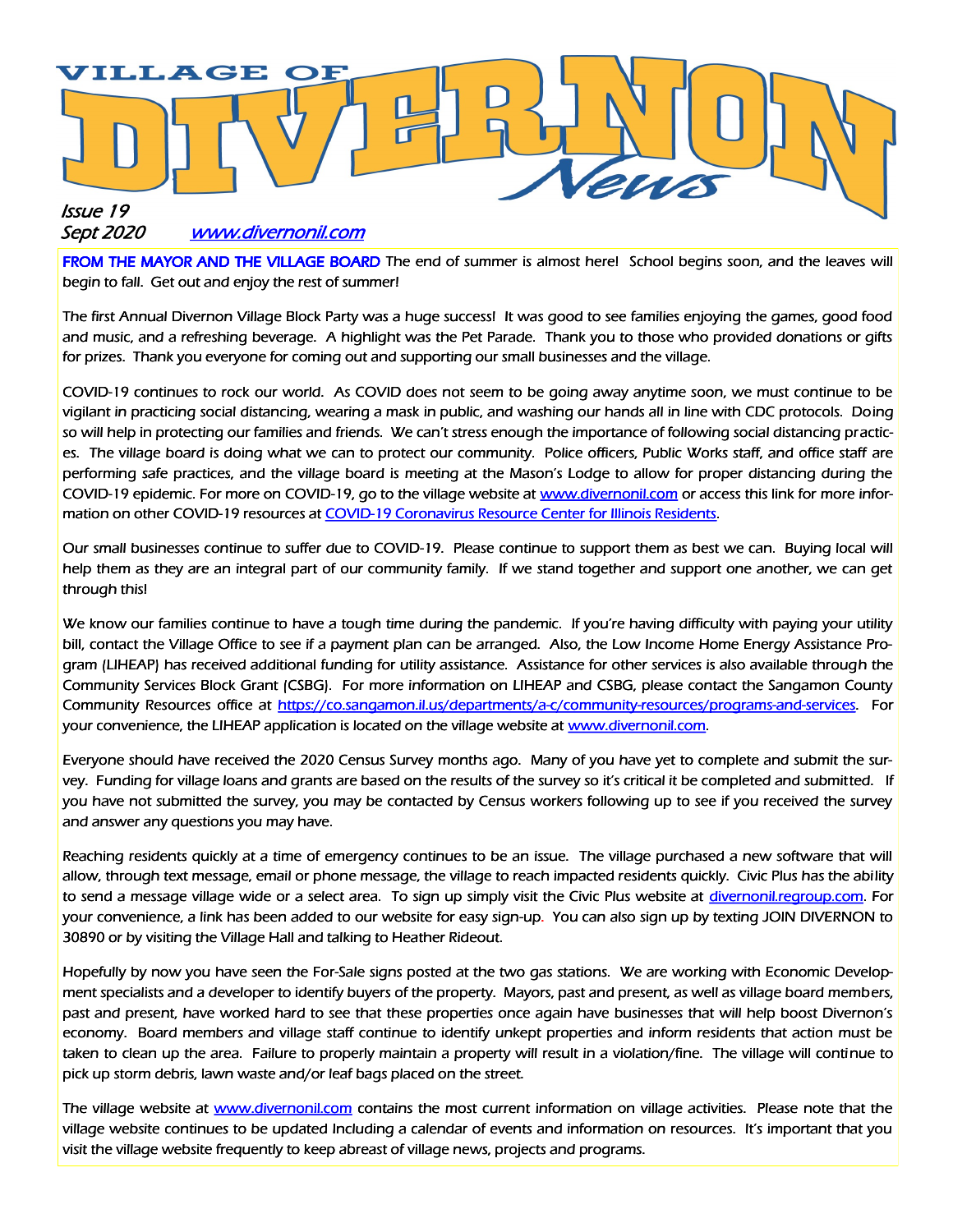## PUBLIC WORKS DEPARTMENT Jeremy Rhodes, Supt.

THE PUBLIC WORKS DEPARTMENT has been busy over the past several weeks with issues related to storm damage. We lucked out and the tornado passed over, but a number of trees were downed or damaged. Kudos to our staff for assisting Auburn with storm clean-up! Staff continue to pick up branches and yard waste on Mondays. You have probably seen the staff patching holes around the village. If you have not already, you will also start to see some streets being oiled and rocked. Many of the projects which had been planned have been placed on hold due to reduced income from gaming, sales tax, etc. We do not want to put the village in a negative financial position, so we will wait until funds begin to flow again. In the meantime, there is plenty to be done. Hopefully, you have noticed the work done on the pavilion including sandblasting and painting. New playground equipment was added in the park including an accessible swing and toddler playset. The park is beautiful! Enjoy!

VILLAGE SEWAGE DUMP - Only Divernon village proper (does not include Comanche Village) residents are allowed to dump at the site. Only yard waste, including grass clippings and tree branches, are allowed. A new camera system has been installed to monitor the area. Violators will be contacted and possibly fined.

BUILDING PERMIT APPLICATIONS are available at the village hall. *Prior to beginning any building project*, an application *must* **be filed**. This includes sheds on skids. Please contact Jeremy Rhodes if you have questions. Completed applications must be submitted to village hall. NO WORK SHALL BEGIN UNTIL THE APPLICATION IS APPROVED!

PROPERTY MAINTENANCE - Please keep drains and culverts clear of debris. Make sure grass or leaves to be picked up are properly bagged with a sticker on each bag. Sticks and limbs must be piled neatly by the side of the road in the front of your property for the village to pick up. If you have an extra-large load of branches, please call the village office to check on pickup fees. Remember to keep your garbage cans stored off the street when not out for pickup. It is important that we take care of our properties in a manner that is inviting to people who visit our community.

STORM SAFETY TIPS - Storm season is here. Residents are reminded to make sure their cell phones are fully charged before severe weather hits, and to report any downed power lines, natural gas odor, or power outages as soon as possible. With severe thunderstorms a possibility, residents are advised to unplug sensitive electronic equipment, or protect it with a high-quality surge protector, and to stay away from downed power lines. For more safety tips or information, visit https:// www.ameren.com/illinois.

### POLICE DEPARTMENT Chief Jason Martin

THE POLICE DEPARTMENT has been busy continuing to train officers and enforce laws. We have a new police officer, Garrad Straube, on the department. Please give Officer Straube a big welcome! Officers continue to patrol the streets protecting our families, especially our children. Please remember that Governor Pritzker has ordered that large gatherings, 50 or over, are prohibited to protect from COVID-19 spread. Police officers will monitor to ensure this order is followed. For more information go to: https://dceocovid19resources.com/assets/Restore-Illinois/businessguidelines4/phase4overview.pdf.

ORDINANCE VIOLATIONS will continue to be addressed as needed. Junk vehicles or other junk or trash must be removed from properties. Properties in need of the owner's attention due to an ordinance violation will be identified, and the owner will be contacted. Please do not park vehicles on or block sidewalks or mailboxes. Vehicles parked on the street must be parked on the side of the street in the direction headed. Unless there is a shoulder for parking, cars cannot be parked in the street on a regular basis. Fines will be assessed for all occurrences. Please help us keep the village safe and clean! As new issues arise, new ordinances will be considered.

OPEN BURNING ORDINANCE 4-1-2 states that open burning of any garbage, hazardous waste, nonwood products, human or animal feces or human or animal flesh, on the ground or in any container is prohibited. No burning is allowed on public property including streets, gutter (ditch), curb, sidewalk, or property owned by the village (alley). No fire may be located less than twenty-five feet (25') from any building or private property. No fires, except for permitted recreational fires, may be started before 7:00 a.m. or allowed to burn past 7:00 p.m. Failure to comply could result in a fine of \$75 up to \$300. Ordinance 4-1-2 can be found at https://www.sterlingcodifiers.com/codebook/index.php?book\_id=1084 updated June 2018.

GOLF CARTS must be inspected and approved by the Village Police Department. There is an annual fee for the sticker for each golf cart. Golf carts are not to be operated in any inclement weather. Please contact the Police Department for information on the correct requirements for your golf cart. Four wheelers and side-by-sides are not street approved.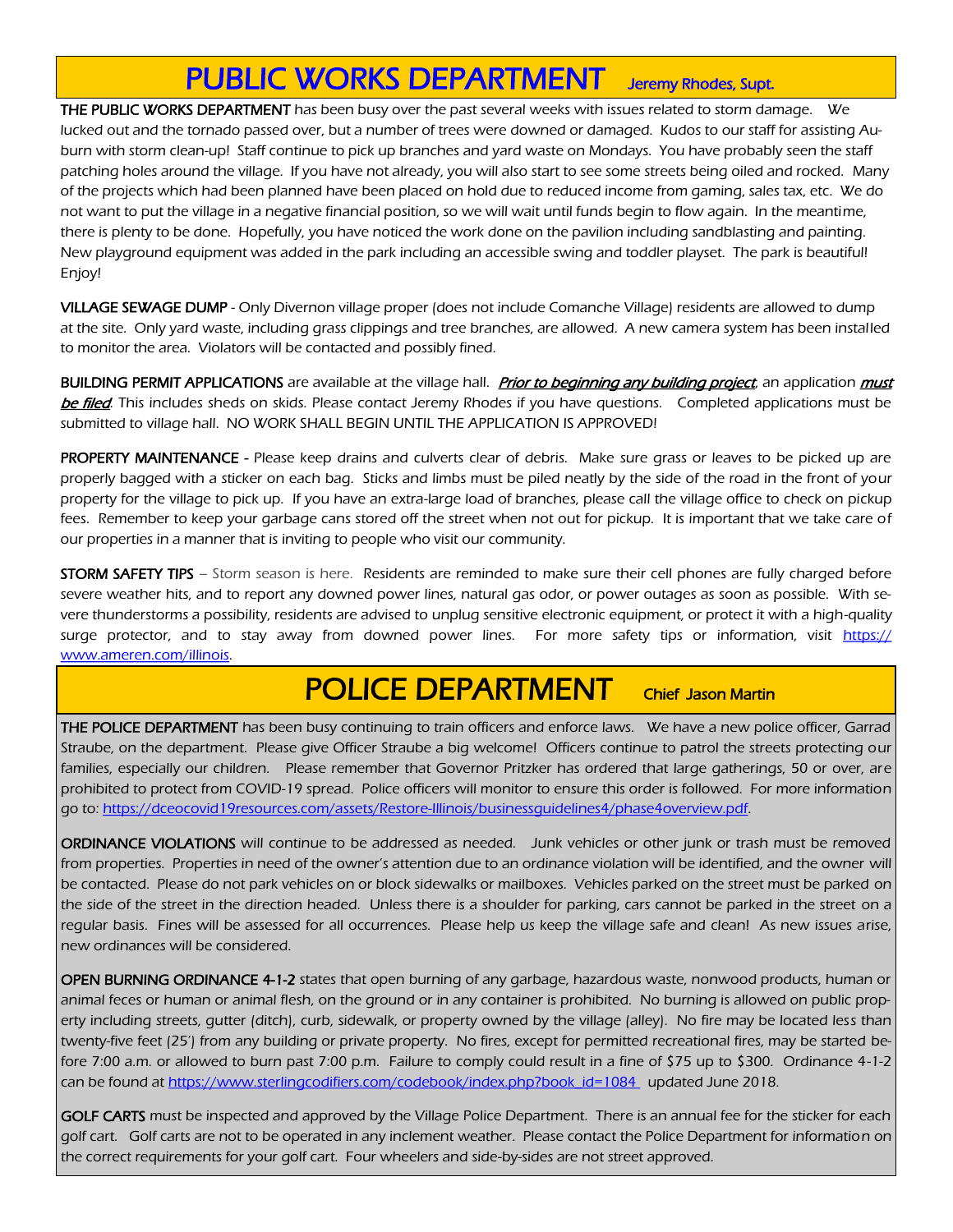#### VILLAGE EVENTS, COMMUNITY CLUBS & SERVICES

THE DIVERNON ALUMNI ASSOCIATION cancelled the annual Alumni Banquet, which is usually held the end of May, due to COVID-19. Maddy's No. 10 plans to hold a second all class reunion on Saturday, September 26th on the street outside of Maddy's. The Association always needs volunteers and is hopeful volunteers from the newer classes will get involved. Please consider volunteering to keep this banquet going. If you're interested, please contact Nancy Crawford at 217/725-3413.

SCHOOL NEWS – School is being held remotely the first semester due to COVID-19. It's important to slow down and watch for the youngsters walking or riding bikes to the park or school playground or ball field. Visit the school website for school information at [www.auburn.k12.il.us.](http://www.auburn.k12.il.us) A book box, built by the Auburn Student Council, has been erected on the north side of the square just off the sidewalk. Feel free to borrow a book or add a book for others to enjoy.

DIVERNON MASONS LODGE - Contact John Lewis at 217/741-7567 if you are interested in joining the Mason's Lodge or renting the building.

AMERICAN LEGION NEWS - The community has been very supportive of fund raising initiatives, and the American Legion is very appreciative. Thank you for your support! The American Legion Annual Golf Outing has been scheduled for September 4th at Edgewood Golf Course in Auburn, IL, COVID-19 permitting. Should the event be canceled, an announcement will be made and registrants contacted. For more information on the golf outing contact Stephanie Emerson at 217/341-7905. If you would like information on joining the Legion please contact Gene Brenning at 217/741-0920 or for building rental contact Jim Richards at 217/691-2881. Meetings are the 2nd Thursday of each month at 7:00 p.m. The men continue to make improvements in the building, and thank the community for their continued support.

THE LADIES LEGION AUXILIARY - The Divernon American Legion Ladies Auxiliary would like to thank the community for their support. The Annual Bazaar and Bake Sale is scheduled for November 14, 2020 at the American Legion Hall. If you have Christmas decorations you're no longer using, please consider donating them to the Ladies Legion Auxiliary. Funds raised during the year benefit many of our many projects, i.e., the Legion building fund, veterans clothing and supplies, honor flight, scholarship, and many more. Please contact Nancy Beaty at 217/628-3383 to arrange for pick up of your bake sale goods or Christmas decorations.

If you have a loved one currently serving, please provide their name and mailing address as we like to reach out to our men and women in the military. Meetings are the 1st Thursday of the month at 6:00 p.m. If you are interested in joining please contact Nancy Beaty at 217/628-3383.

DIVERNON YOUTH GROUP CLOTHING CLOSET is available to all residents of Divernon and surrounding communities. All clothing is FREE with sizes from infant to Adult XXL. Shoes, belts, and other accessories are also available. Clean, gently used clothing is accepted. If assistance is needed after hours, please contact Melissa at 217/801-6533. The Clothing Closet is located in the Presbyterian Church, 265 S. Second Street on the SW side of the Square. The closet is open every Monday from 4:00— 6:00 p.m. All donations are appreciated! Thank you!

DIVERNON CHRISTIAN YOUTH GROUP meets the 1st and 3rd Wednesday of each month at the Divernon Presbyterian Church from 5:00—7:00 p.m. This group is open to all youth in the community from 5th through 12th grades. Food, activities and a community service project are provided at each meeting. If you would like to get involved or donate, either monetary or as a volunteer, please contact Melissa Layton at 217/801-6533.

The youth group is not currently meeting, but will begin meeting soon.

THE DIVERNON UNITED METHODIST CHURCH (DUMC) FOOD PANTRY is in the Divernon Methodist Church, 503 South Second Street, Divernon. Hours of operation are 5:00 – 7:00 p.m. every Monday. Donations of non-perishable food items and paper products are always welcome. Excess garden produce is also welcome. Drop-off locations are United Community Bank and the Village Hall. Arrangements can also be made to deliver items to the church by calling 217/628-3530. Monetary donations are always welcome and can be mailed to the address above.

THE DIVERNON SPORTMAN'S CLUB has many activities available for children and adults. For information on joining, please contact George Brown at 217/652-8538 or Kevin Zimmerman at 217/717-7940. Check the sign at the Senior Center for times of events and other announcements.